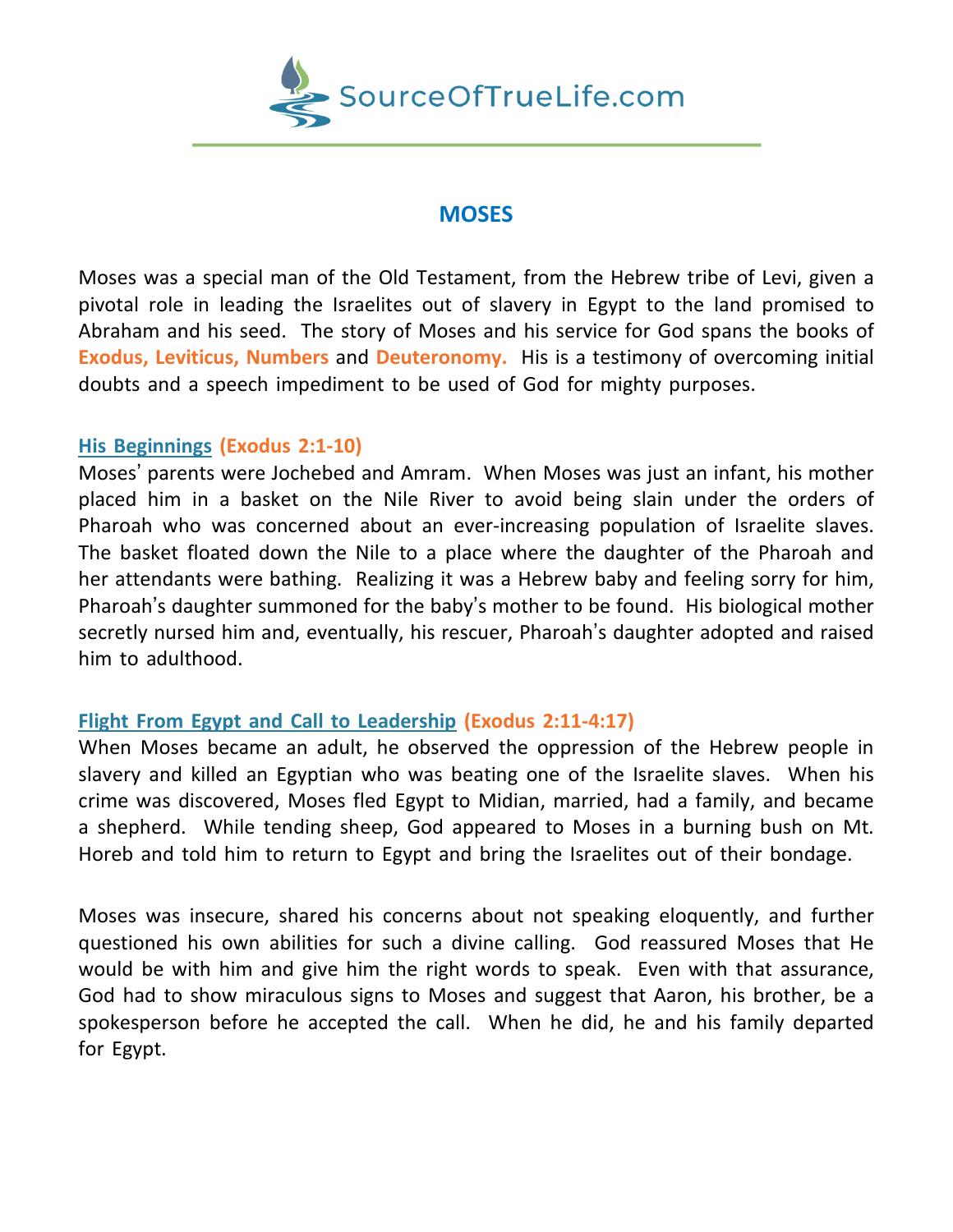**Return to Egypt, Confronting Pharoah and Release of the Israelites (Exodus 4:18-12:51)** As they neared Egypt, Moses was met by Aaron who had been prompted by God to go into the desert and meet Moses. When in Egypt, the brothers informed the elders and all the Israelites of God's plans to free them. They believed and bowed down in worship.

When Moses was 80 and Aaron was 83, they went to Pharoah and declared that the Lord had said, 'Let My people go.' Pharoah refused. Miraculous signs were given by God through Moses to convince Pharoah, but his court magicians duplicated them. So, the Lord sent plagues on the land of Egypt to strongly persuade Pharoah to release the Hebrew people – blood in the water, frogs, gnats, flies, plague on livestock, boils, hail, locusts, and darkness on the land. Though these plagues were grievous and each succeeding one worse than the ones before them, Pharoah refused to let the Israelites go. The last plague was death of all the firstborn sons of Egypt. Amidst the wailing of Egyptian families, Pharoah finally relented and told Moses to take his people and leave.

## **Exodus, Roaming in the Wilderness, and Arrival at the Canaan (Exodus 13:17 through Deuteronomy 34:10)**

Recorded in the latter portion of **Exodus** and all of the books of **Leviticus, Numbers** and **Deuteronomy,** the escape from Egypt, life in the wilderness and eventual arrival of the Israelites at Canaan, the land promised Abraham many years before, took 40 years because of the stubbornness and rebellion of the Hebrew people. Here is a summary of the key events:

Crossing the Red Sea and drowning of the Egyptian army behind them **(Exodus 13:17-15:21).**

God's provision of food and water, despite their complaining and Moses' distrust when instructed how to provide water **(Exodus 15:22-17:7).**

Moses ascends Mt. Sinai and returns with the Ten Commandments, many instructions for the life of the Hebrew nation in God's presence, and intricate details for the construction of a tabernacle that would house God's manifested presence in their midst during their journey through the wilderness. Upon his return, Moses found the people worshiping a golden calf idol **(Exodus 19:1-40:38).**

God gives further instructions and rules through Moses to the Israelites and for the service of the priestly family, the Levites **(Leviticus 1:1- 37:34).**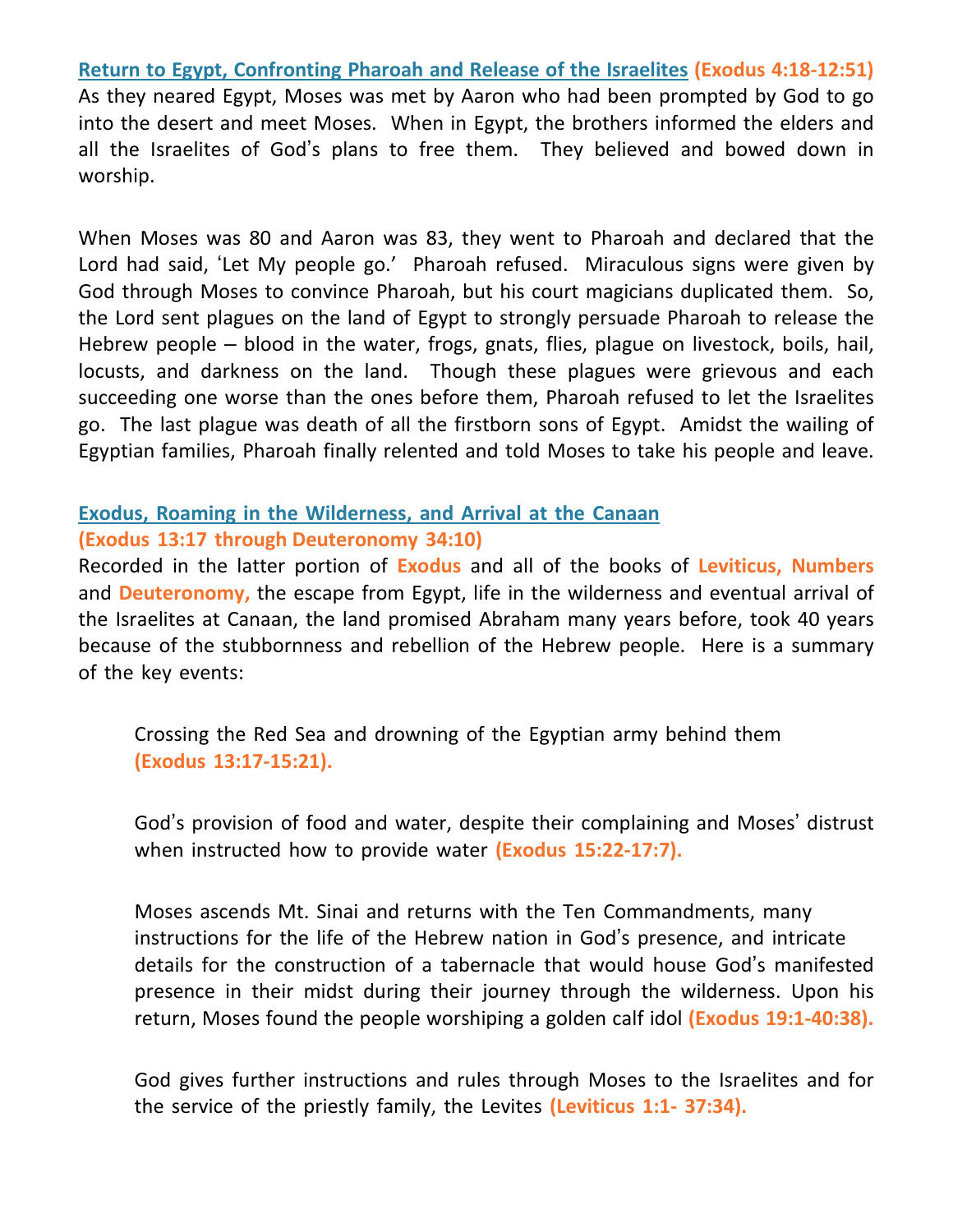Preparations were made for entering the promised land through a census of the Hebrew tribes and the issuance of additional rules by God through Moses for Hebrew life. The Israelites arrive at the doorstep of the land of Canaan **(Numbers 1:1-9:23).**

Spies were sent to explore the land of Canaan. Their report upon return was mixed. Though they indicated the land was flowing with 'milk and honey,' they said the people were large and powerful, and the cities were large and wellfortified. Only two of the spies, Caleb and Joshua trusted the Lord to conquer the land. The other spies lacked faith in God. Their bad report caused the people to be afraid and rebel. God declares to Moses that, because of their rebellion throughout the wilderness journey, only Caleb and Joshua would enter the promised land **(Numbers 13:1-14:45).**

Joshua was appointed by God to succeed Moses **(Numbers 27:1-23).**

Further instructions were given to Moses for the Israelite nation for their life upon entry to Canaan. Roaming continued in the wilderness and some of the Canaanite tribes carried out raids on the Israelites **(Numbers 28:1-Deuteronomy 31:29).**

Moses summarizes and declares all that had happened to the Israelites since their freedom from slavery in Egypt (called the Song of Moses, **Deuteronomy 32:1-43).** Moses blesses the tribes of Israel **(Deuteronomy 33:1-29).**

Moses is led to the pinnacle of Mt. Nebo in Moab, overlooking the promised land, dies there at age 120, and is buried by God **(Deuteronomy 34:1-12).**

When all but Caleb and Joshua remained of the Israelites who left Egypt or survived the wilderness trek, the Israelites entered Canaan, without Moses, led by Joshua.

No other Old Testament figure has a longer or more compelling story. Moses was a Hebrew raised among royalty, he was a murderer, he doubted but ultimately trusted God, he drew close to God and became an exemplary leader despite his initial shortcomings.

**\_\_\_\_\_\_\_\_\_\_\_\_\_\_\_\_\_\_\_\_\_\_\_\_\_\_\_\_\_\_\_\_\_\_\_\_\_\_\_\_\_\_\_\_\_\_\_\_\_\_\_\_**